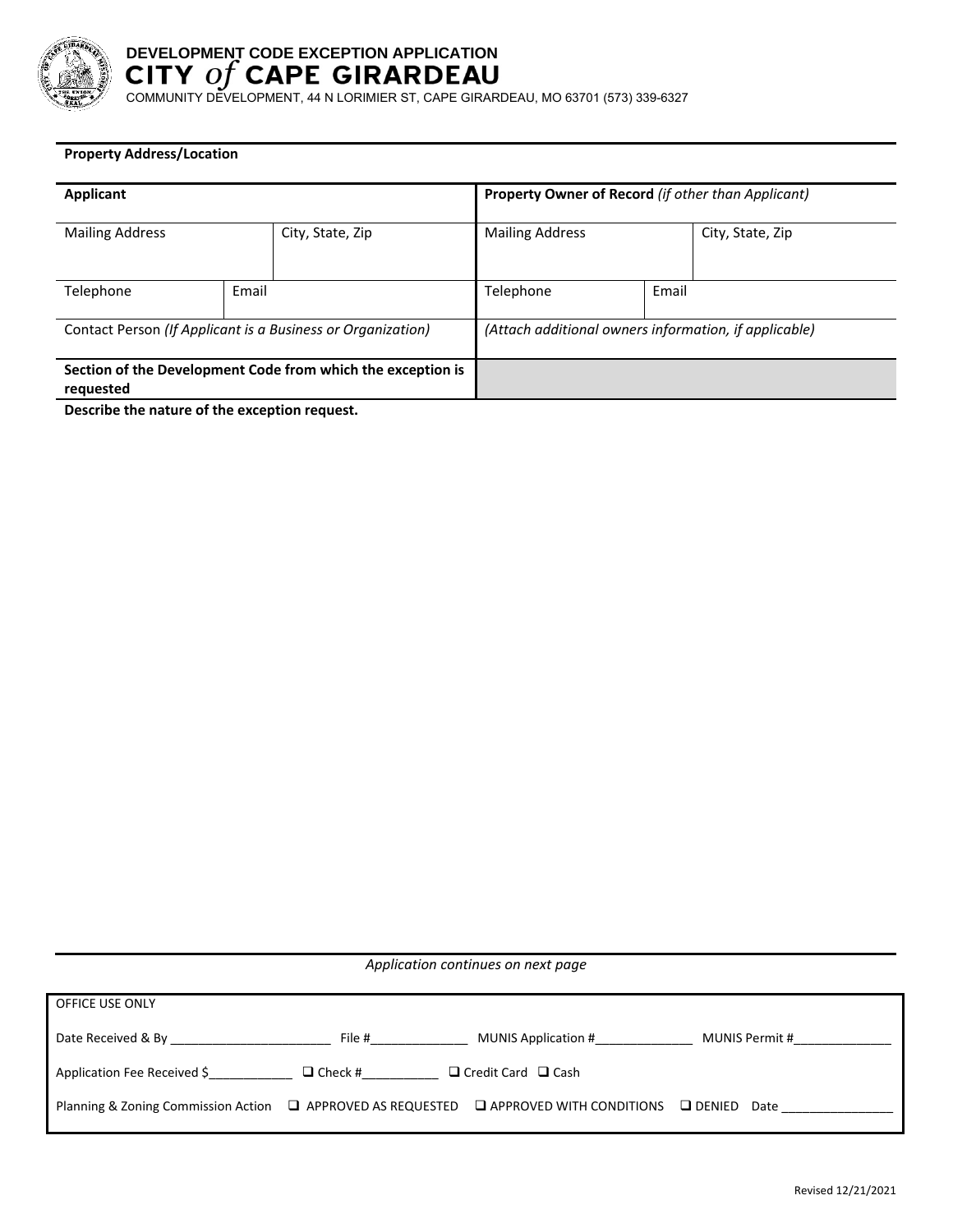#### **Exception Criteria**

*Explain how the exception request meets the criteria below. Attach additional sheets, if necessary.*

1) As part of the exception request, a substantial equivalent is proposed. "Substantial equivalent" means an alternate *design, method, or feature that accomplishes the same purpose as the applicable Development Code requirement, or results in a significant public benefit.* 

2) Approval of the exception request is consistent with the general spirit and intent of the Development Code.

| <b>ADDITIONAL ITEMS</b><br><b>REQUIRED</b> | In addition to this completed application form, the following items must be submitted:<br>Application fee (\$75.00 per section, payable to City of Cape Girardeau)<br>List of adjacent property owners (see Instructions for requirements)                                  |
|--------------------------------------------|-----------------------------------------------------------------------------------------------------------------------------------------------------------------------------------------------------------------------------------------------------------------------------|
| See Instructions for more<br>information.  | One (1) set of mailing envelopes, stamped and addressed to adjacent property owners<br>One (1) set of supporting documents sufficiently depicting the location of the requested<br>exception and any proposed improvements<br>One (1) set of current photos of the property |

## **CERTIFICATIONS**

The undersigned hereby certifies that:

- 1) They are the Property Owner(s) of Record for the property described in this application;
- 2) They acknowledge that the exception, if approved, will be valid for a period no greater than one hundred eighty (180) days from the date of approval, unless within such period the required permits are obtained and the work is commenced and pursued diligently toward completion, or an extension has been granted; and
- 3) They acknowledge that they are responsible for ensuring that all required licenses and permits are obtained prior to commencing any use or work on the property.

Property Owner of Record Signature and Printed Name Date  *(Provide additional owners signatures and printed names in the space below, if applicable)*

 $\overline{\phantom{a}}$  , and the contribution of the contribution of the contribution of the contribution of the contribution of the contribution of the contribution of the contribution of the contribution of the contribution of the

 $\overline{\phantom{a}}$  ,  $\overline{\phantom{a}}$  ,  $\overline{\phantom{a}}$  ,  $\overline{\phantom{a}}$  ,  $\overline{\phantom{a}}$  ,  $\overline{\phantom{a}}$  ,  $\overline{\phantom{a}}$  ,  $\overline{\phantom{a}}$  ,  $\overline{\phantom{a}}$  ,  $\overline{\phantom{a}}$  ,  $\overline{\phantom{a}}$  ,  $\overline{\phantom{a}}$  ,  $\overline{\phantom{a}}$  ,  $\overline{\phantom{a}}$  ,  $\overline{\phantom{a}}$  ,  $\overline{\phantom{a}}$ 

The undersigned hereby certifies that they are an agent duly authorized by the Property Owner(s) of Record to file this application on their behalf, and that the Property Owner(s) of Record hereby agree to the above certifications.